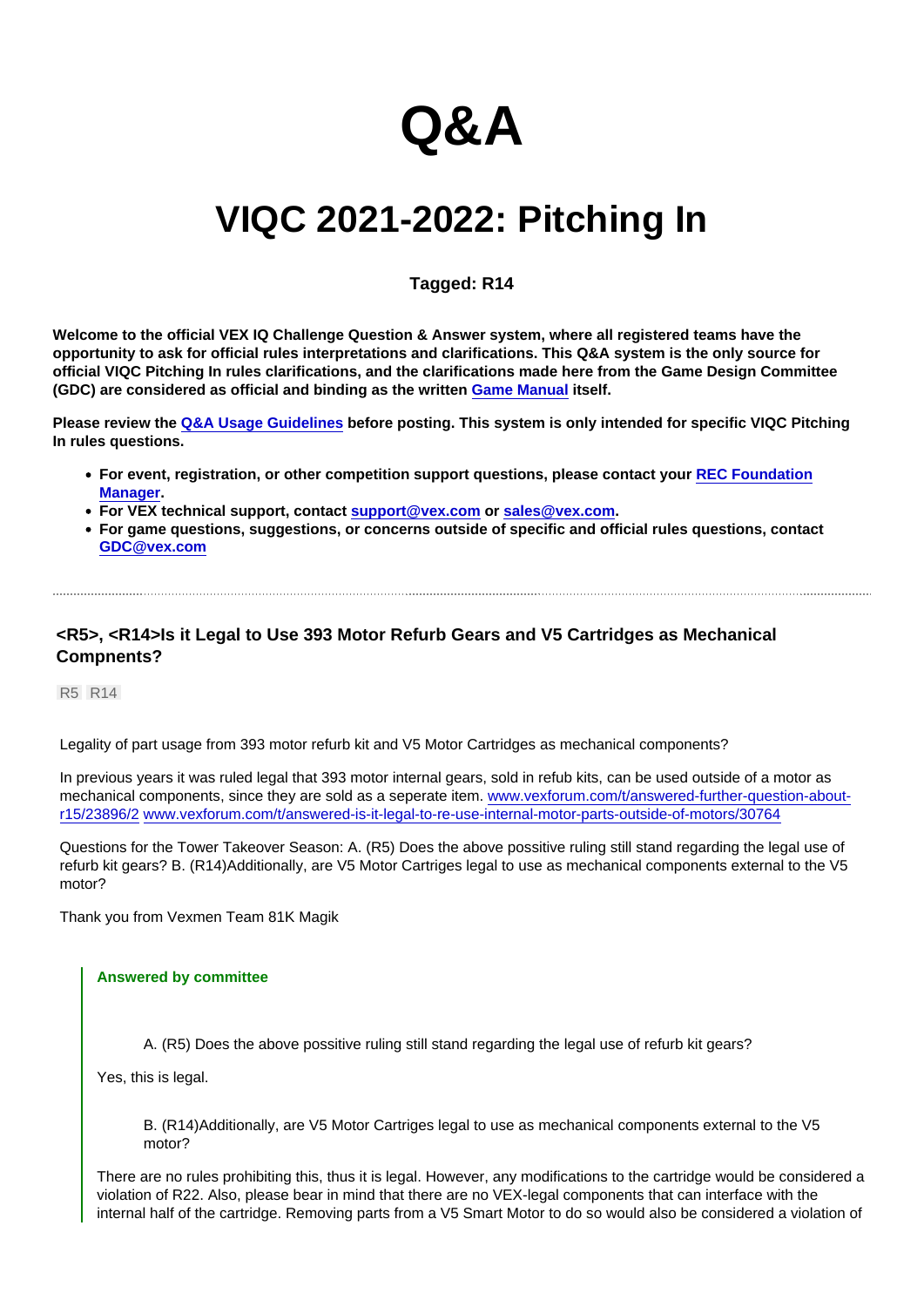# Powering and using lights including LED light strings

R8 R14

During Skyrise a battery source of power for LED light strips was not allowed by rule R13 (comparable to Turning Point R14). Obviously old Q&As don't directly apply to new games, but they often do provide insight into what has been allowed/disallowed in the past.

[www.vexforum.com/index.php/13041-answered-led-lights-for-decoration/0](https://www.vexforum.com/index.php/13041-answered-led-lights-for-decoration/0)

In light (no pun intended) of the recent Q&A answer [www.robotevents.com/VRC/2018-2019/QA/162](https://www.robotevents.com/VRC/2018-2019/QA/162) where LED lights are powered by a battery that isn't a V5 or Cortex battery...

Can a robot have LED lights powered by an external battery source (not Cortex or V5 battery) providing R8 isn't violated? or is it only small self contained objects that are allowed (that don't include external wiring)?

<R14> The only allowable source(s) of electrical power are as follows: a. If using a VEX ARM® Cortex®-based Microcontroller, robots may use (1) VEX 7.2V Robot Battery Pack of any type, and one (1) 9V backup battery. i. Robots utilizing the VEX Power Expander may use a second VEX 7.2V Robot Battery of any type.

b. If using a V5 Robot Brain, robots may use (1) V5 Robot Battery (276-4811).

<R8> Teams may add non-functional decorations, provided that they do not affect the robot performance in any significant way or affect the outcome of the match. g. Decorations that visually mimic field elements or could otherwise interfere with an opponent's Vision Sensor are considered functional and are not permitted. This includes lights, such as the VEX Flashlight.

Answered by committee

Thank you for pointing out this inconsistency. We will update the answer to the other Q&A post accordingly.

Powered non-functional decorations may only be powered by legal sources of electrical power as defined in <R14>.

# R14 b iii Controller Power Source

R14

As per this Q&A: [www.robotevents.com/VRC/2018-2019/QA/42](https://www.robotevents.com/VRC/2018-2019/QA/42) it is legal to power a V5 Controller using an external battery pack.

This seems to imply that R14 b iii does not always apply. If this is correct, when does R14 b iii apply? Also, what is considered an acceptable external power source for the joystick? Here are a few examples, but more general language would be appreciated:

- 1. USB battery pack
- 2. USB wall plug
- 3. Laptop
- 4. Tablet
- 5. Phone
- 6. Solar (for trickle charging)

To be clear, the joystick would not be modified in any way; all devices would be external and power the joystick only through the micro USB port.